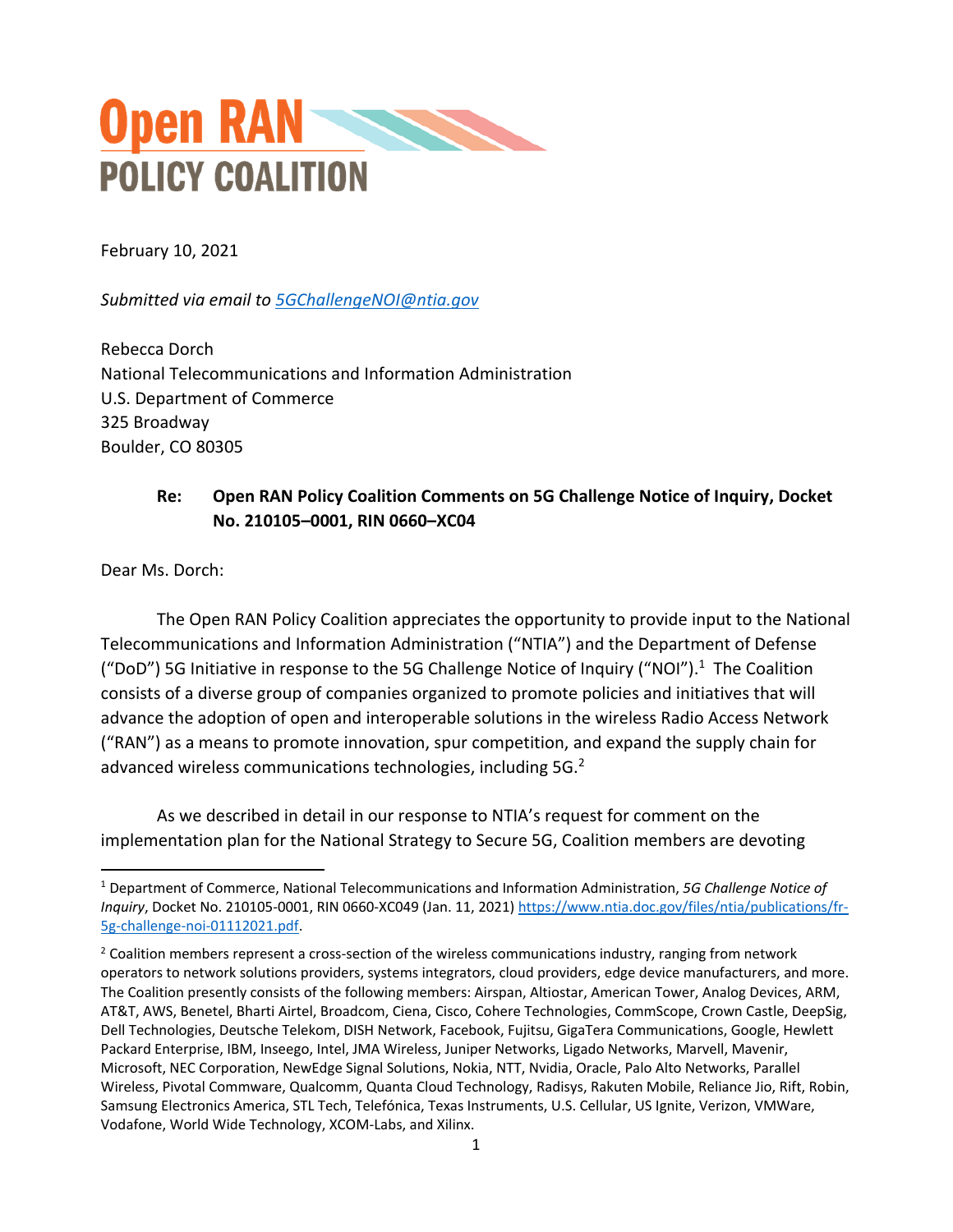significant resources to developing, standardizing, and validating open interfaces to allow secure and reliable interoperability across diverse market players, lower the barrier to entry for new innovators, and lower the cost of adoption by service providers.<sup>3</sup> We are pleased that our federal partners are also prioritizing this shared goal in the 5G Challenge and multiple related initiatives, and we look forward to working with you closely on these issues in the months and years ahead. To that end, we offer the following three suggestions to most effectively scope the 5G Challenge in support of NTIA and DoD's missions:

- 1. Clarify the Terms, Scope, and Goals of the Challenge to Support Open and Interoperable Interfaces;
- 2. Target the Challenge to Focus on Areas of Impact by Prioritizing Real-World Applications Rather Than Basic Research and by Defining Evaluation Metrics; and
- 3. Leverage the 5G Challenge to Augment DoD Testbeds and the NTIA Wireless Innovation Fund.

We describe these recommendations in greater detail below.

 $\overline{a}$ 

## **1. Clarify the Terms, Scope and Goals of the Challenge to Support Open and Interoperable Interfaces.**

The NOI seeks recommendations on constructing a Challenge to "accelerate the development of the open 5G stack ecosystem," but then risks some confusion by citing the use of both (1) open-source implementations in the 5G protocol stack and (2) interoperability among implementations created with code sourced from a single organization as the technical motivations for this Challenge. To ensure stakeholders have a common understanding of the Challenge's goal and scope, NTIA and DoD should use the term "open and interoperable technologies" rather than "open stack," and should clarify the distinction between "open and interoperable technologies" and "open source."

• "Open and interoperable technologies," including Open RAN among other components of the 5G network, refers to defined standards for open (i.e., transparent, not proprietary) interfaces between different components of the 5G network that allow for modularity to facilitate interoperability among a diverse community of suppliers. Generally, Open RAN is based on standards and specifications developed through the O-RAN Alliance and 3GPP, among others.

<sup>3</sup> Comments of the Open RAN Policy Coalition, *In the Matter of The National Strategy to Secure 5G Implementation Plan*, Docket No. 200521–0144 (Jun. 25, 2020) ("ORPC Secure 5G Comments"), [https://www.ntia.gov/files/ntia/publications/open\\_ran\\_policy\\_coalition-06252020.pdf.](https://www.ntia.gov/files/ntia/publications/open_ran_policy_coalition-06252020.pdf)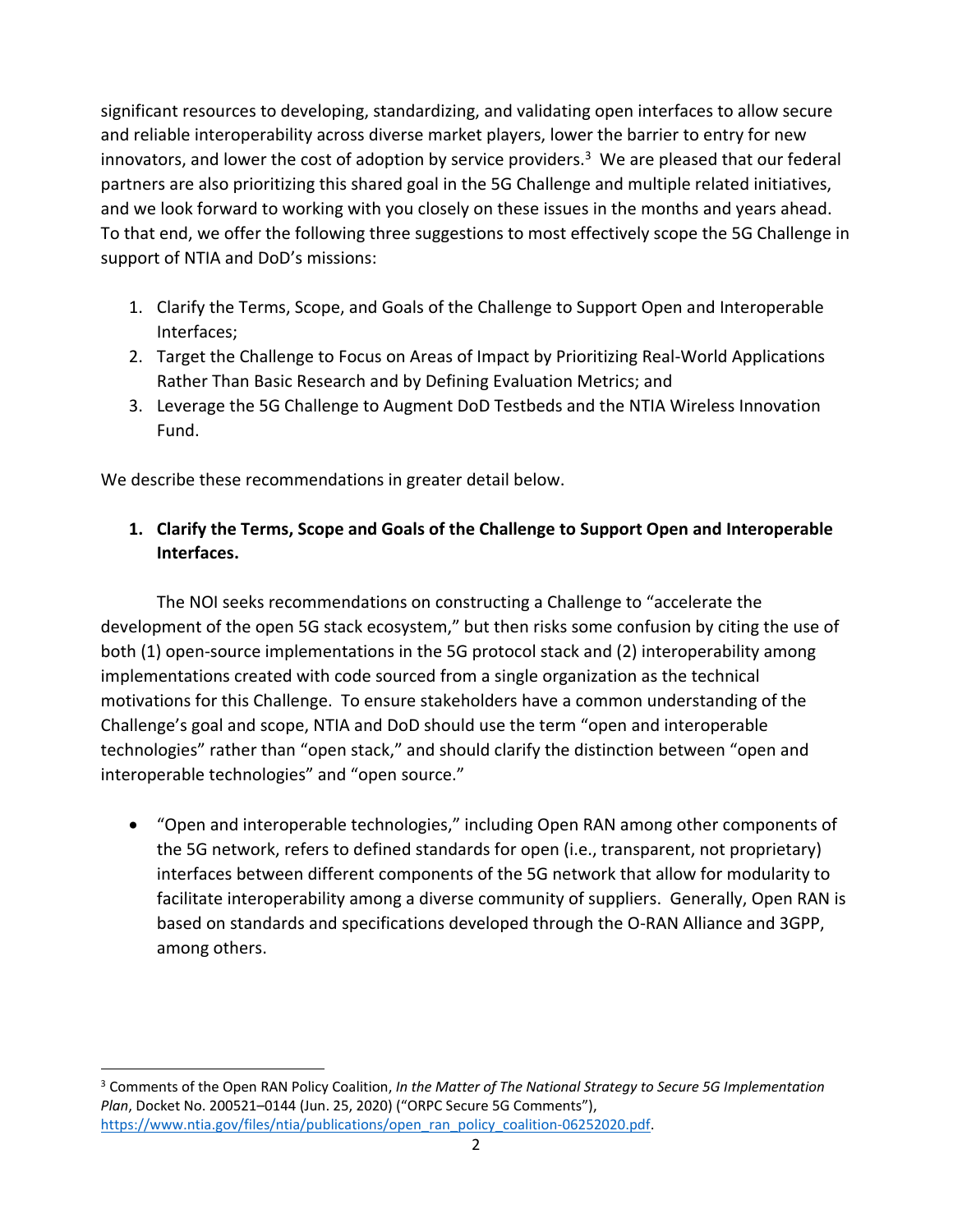• In contrast, "open source" refers to an open (i.e., public, not private) effort to design a framework or utility software whose source code can be used freely by organizations to build a final product with or without modifications.

The focus of this Challenge should remain on fostering the development of knowledge about how to optimize network architectures built from multiple vendors' technology, leveraging open interoperability at the interfaces between components in the stack. "Open and interoperable technologies" are, therefore, essential to the nature and purpose of this Challenge. By contrast, "open source" refers to source code that is freely available to the development community. Both "open and interoperable technologies" and "open source" can be important elements of a secure, reliable, and interoperable 5G system.<sup>4</sup> However, "open source" is distinct from the "open and interoperable technologies" focus of this Challenge. Indeed, it is possible for a component of the 5G technology stack to be built with open source code (or not) and to have interoperable interfaces with other components (or not) – each irrespective of the other. "Open and interoperable technologies" do not necessarily rely on or directly relate to "open source" software. Therefore, the Challenge and criteria for evaluating participants should remain agnostic as to whether components of the 5G stack are built using "open source" or proprietary code—and instead focus on openness and interoperability in the interfaces between network components.

Further, to promote cooperation, collaboration, and interoperability within the 5G ecosystem, the Challenge should focus participant efforts around the goal of optimizing cost efficiencies and facilitating a more diverse, secure, and innovative equipment ecosystem of trusted U.S. and allied suppliers. For instance, some Coalition members are exploring the use of general purpose hardware to drive cost efficiencies and avoid bottlenecks in the network supply chain. Participants in the Challenge should focus on developing and applying technologies and applications that will be a foundation for a more competitive, cost effective, and secure 5G network supply chain.

## **2. Target the Challenge to Focus on Areas of Greatest Impact by Prioritizing Real-World Applications Rather Than Basic Research and by Defining Evaluation Metrics.**

Recognizing the vital role of basic research in the overall innovation ecosystem, the 5G Challenge should focus participants on applied science to deliver outcomes that will have the greatest impact on 5G development and deployment in the immediate term. Significant stakeholder collaboration has already led to consensus regarding key standards and specifications in the 5G ecosystem. Indeed, given that Open RAN's multiple real-world deployments and demonstration projects already underway constitute applied science, openness and interoperability in the RAN is hardly a research project. This moment, therefore, calls for targeted

 $\ddot{\phantom{a}}$ 

<sup>&</sup>lt;sup>4</sup> Security visibility and control mechanisms are important for both open and interoperable technologies and open source software.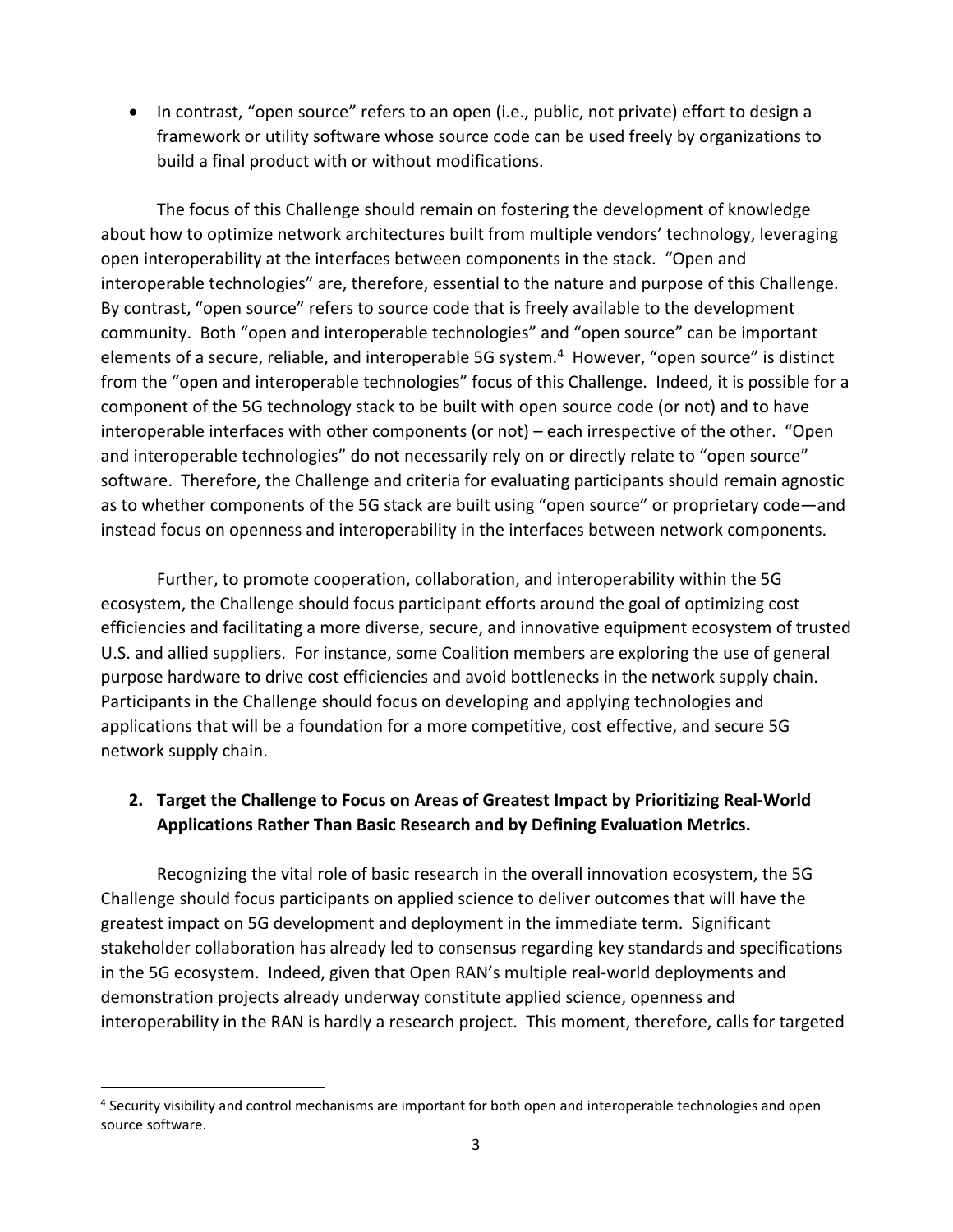development and deployment to find solutions that can catapult open and interoperable 5G forward and bring more suppliers into the market.

Likewise, to achieve the most effective outcomes possible, NTIA and DoD should identify metrics at the outset of the Challenge that will be used to evaluate the success of and awards granted to participants. For example, the Challenge may test conformance with the 5G interface test suite or, alternatively, may choose winners from among a pool of open-standard conforming solutions, ranking success in performance (e.g., data rate, reliability, latency, etc.). NTIA and DoD should clarify that the Challenge is seeking solutions that are "best performing while open" (rather than simply "most open") and should detail how the Challenge will assess these qualities, taking into account, for instance, issues such as energy efficiency, security and reliability, and integration.

In guiding and evaluating participants, NTIA and DoD should look for innovation in areas that can have the biggest impact on competition and innovation in the 5G supply chain. In particular, while the 5G system has been broken down into a number of standardized interfaces, further advances in globally standardized Open RAN will have a disproportionate impact in promoting competition and security and will facilitate use of transformational technologies.<sup>5</sup> Standardizing protocols and interfaces in the RAN hardware and software will drive transparent, vetted security and interoperability, and also advance a diverse supply chain among trusted U.S. and allied suppliers.<sup>6</sup> When matched with 5G cloud architectures, Open RAN will ensure resilience, scalability and segmentation, and facilitate multi-access edge computing. This segmentation, containerization, and virtualization provides the promise for enhanced security and isolation from the hardware up.

With these Open RAN possibilities in mind, the Challenge should target specific categories of interfaces in which advances in openness and interoperability will have the greatest impact.<sup>7</sup> For next steps in building this Challenge, NTIA and DoD should seek additional information from industry regarding practical, technical, regulatory, commercial or other obstacles to openness and

 $\ddot{\phantom{a}}$ 

<sup>5</sup> *See* ORPC Secure 5G Comments at 4-7.

 $6$  The Coalition supports the United States Standards Strategy's principles on standardization, which champion a market-driven, transparent, and consensus-based process for the development and adoption of standards. *See* American National Standards Institute (ANSI), *United States Standards Strategy* (2020), [https://share.ansi.org/Shared%20Documents/Standards%20Activities/NSSC/USSS-2020/USSS-2020-Edition.pdf.](https://share.ansi.org/Shared%20Documents/Standards%20Activities/NSSC/USSS-2020/USSS-2020-Edition.pdf)

<sup>7</sup> *See* Open RAN Policy Coalition, FAQs "What does it mean to 'open' the protocols and interfaces between the various RAN subcomponents?" (last visited Feb. 10, 2021),<https://www.openranpolicy.org/faqs/> ("The key concept of Open RAN is "opening" the protocols and interfaces between the various subcomponents (radios, hardware and software) in the RAN. As a technical matter this is what the industry refers to as a disaggregated RAN. There are three primary elements: (1) the radio unit (RU), is where the radio frequency signals are transmitted, received, amplified and digitized. The RU is located near, or integrated into, the antenna; (2) the Distributed Unit (DU) is where the real-time, baseband processing functions reside. The DU is located at, or near, the cell site; and (3) the Centralized Unit (CU) where the slower, packet processing functions reside. The CU is located deeper in the network near the core. It is the interfaces between the RU, DU and the CU which are the focus of Open RAN. By opening and standardizing these interfaces, and incentivizing implementation of the same, we move to an environment where networks can be deployed with a more modular design without being dependent upon a single vendor.").